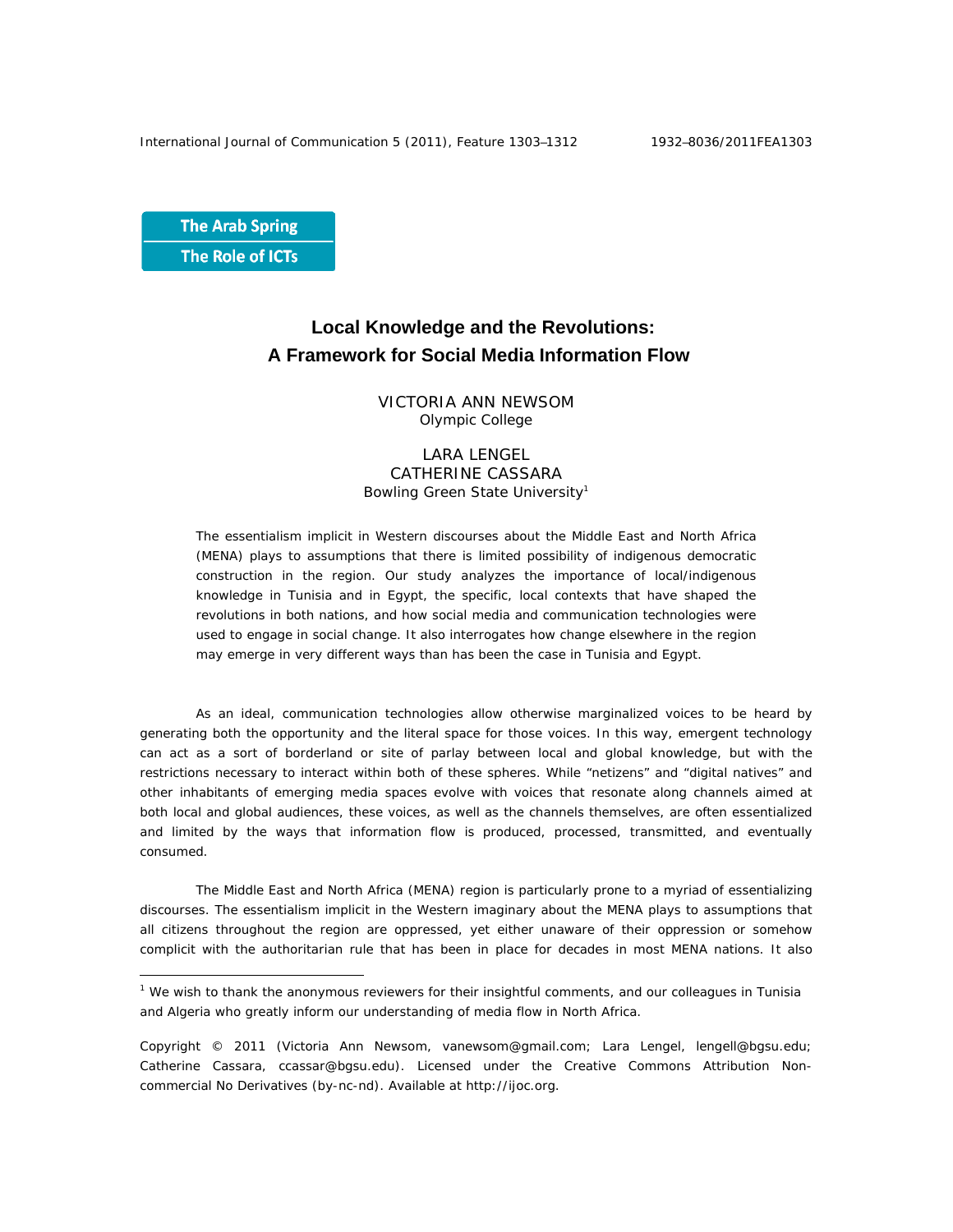jumbles MENA citizens into a monolithic mass and fails to recognize distinct social, economic, political, militaristic, and cultural traditions in the region.

In a region predicated upon the constitutive cultural and sociopolitical differences between it and the West, the need for recognition of the local in the MENA generally (Newsom & Lengel, 2003; Zaidi, 2003), and in Tunisia and Egypt specifically, is particularly strong (Newsom, Cassara & Lengel, 2011). Challand (2008) points out that conventional wisdom in the West about the democracy deficits in the MENA reinforces notions that it is necessary for external—Western—actors to intervene to promote civil society as a step toward developing the societal fabric necessary for achievement of democracy (see also Ayish, 2003; Bayat, 2010; Newsom et al., 2011).

As this is being written, the journey of social change in Tunisia, Egypt, and elsewhere in the MENA is underway, and the role of social and digital media in these processes still unfolding. What is essential to keep in mind, however, is that the stories emerging from these nations are unique, and they will continue to be so due to the distinctive nature of the governance structures that lead to the revolutions, the increasing (in the case of Egypt) or decreasing (in the case of Tunisia) press and communication freedoms (see Al-Malki, 2011, February 27; Ben Gharbia, 2010, September 17; Ben Gharbia, 2010, December 11; Kuebler, 2011) and specific nuances of political economy.

Whether democracy can itself emerge as a form of local knowledge is, within the stage of global politics, a primary concern. Rhetoric on both sides of that argument resonates in current media coverage, and within political and other debates. On one hand, the values necessary for democratic systems must arise from local efforts. For example, Sadiki (2011) argues, "Without exception, democracy is constructed locally." In contrast, Western political entities tend to place themselves within the rhetoric of democracy as mediators and guides—especially as constructed in relation to new media discourses. Specifically, in reaction to the recent historic events in North Africa, Western governments are hailing the role of new media in the MENA as a force for democracy, peace building, and moving the region along a path toward "progress" (Menkel-Meadow & Nutenko, 2009; Villarino, 2010; York, 2011; Zhang & Swartz, 2009).

The flow of information from the MENA to the West and back again, and even within the MENA itself, needs to be closely examined to better understand the actual genealogy of the knowledge produced. This is particularly important because the information transmission is so heavily through new media. While it is generally understood that texts are not static and change through mediation and contexts, the seeming immediacy of digital information creates a myth of accuracy in reception, or an assumptive lack of bias. Digital information does, however, go through stages of mediation and contextualization, and these stages need to be recognized and understood.

Further, social media are treated as organic sources of information, especially by traditional media in the way these sources are identified and presented. Yet, those with access to social media do not come by that access accidentally. Nor do the social media processes exist outside of bias and production concerns. In this study, we seek to outline the process of information flow of local knowledge through social media and onto a global stage.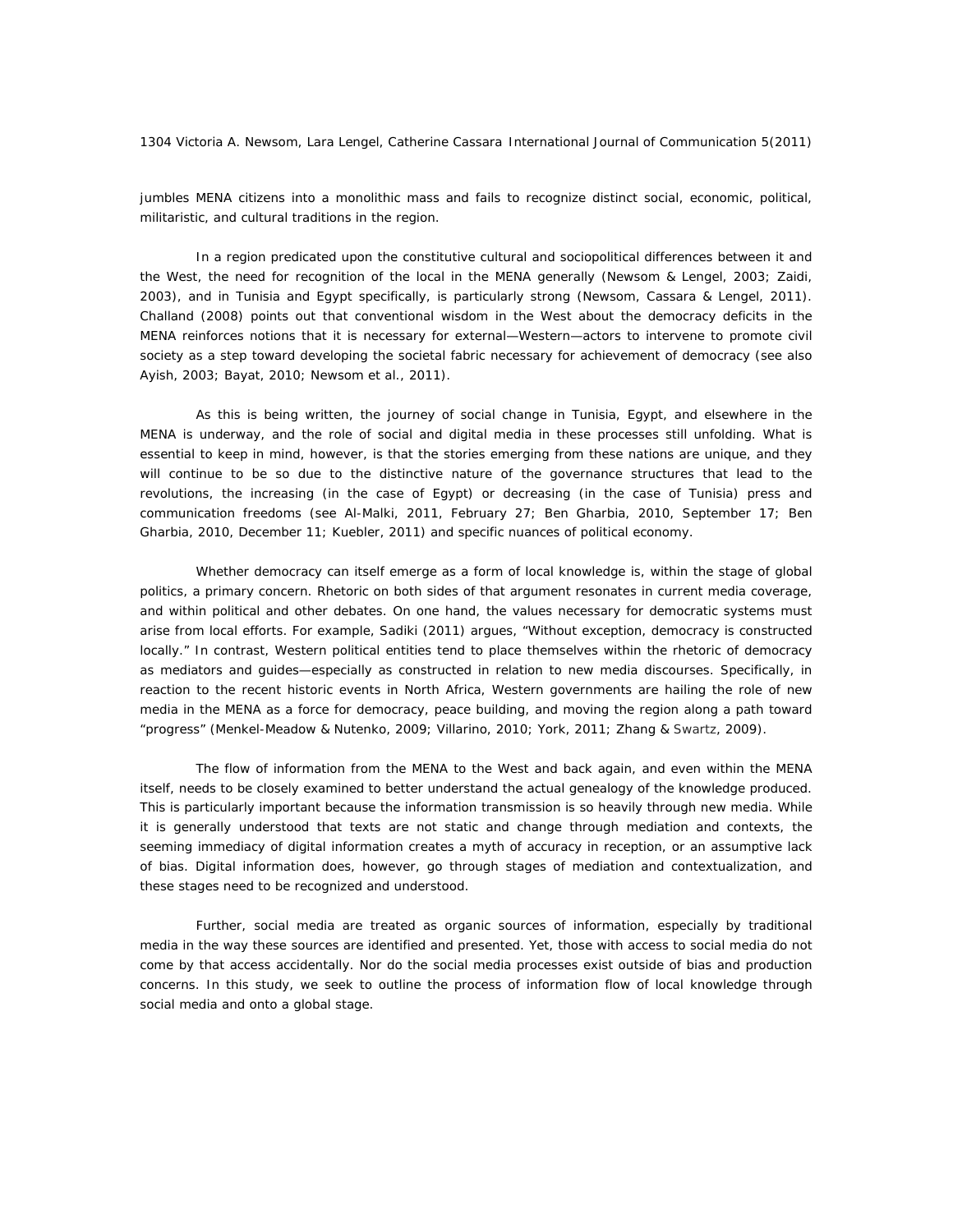In their role of reproducing the information espoused in the MENA, as well as in their performances as mediators "spreading democracy," Western leaders have engaged in essentializing the region. Concurrently, critiques from both within and outside the region argue that the creation of an imaginary Arab world have occurred through governmental and mediated texts (see, for instance, El Olifi, 2006; Eltahawy, 2006; Newsom et al., 2011; Salameh, 2011). Nevertheless, those in the MENA engaged in building new, citizen-centered governance structures should be open to dialogue on not only what is unique among sites within and outside the MENA, but also on what is shared across emerging and mature democracies in areas, including, but not limited to, cultural, historical, political, and economic understanding and experience. By engaging in such a dialogue, "democratic visionaries should be welldisposed to tap into the global civic heritage without ignoring local knowledge and values" (Sadiki, 2011).

## **Local Knowledge, Communication Technologies, and Civil Society**

While the role of communication technologies in generating resistance and political and social change in the MENA is clear, the impact of these changes being instigated by local knowledge articulated through communication technologies is a story currently unfolding. Along with analyzing the mitigating factors that impact the construction and dissemination of local knowledge, it is also critical to understand the concepts surrounding it. Local or indigenous knowledge refers to the social, historical, and cultural experience of individuals within a distinct culture or locality and differs from Westernized/scientific epistemology that often "excludes local knowledges, ignores cultural values, and disregards the needs of local communities" (Indigenous Knowledge and Peoples Network, 2003; See also Salas, 2005). The local experiences, identities, and definitions of citizenship and nation that are not tied to essentialized, global categories need to be encouraged and empowered. Reliance on local knowledge is seen as a necessary ingredient to truly sustainable development (Feldman & Welsh, 1995). While there is an acknowledgement of the importance of local knowledge emerging from Tunisia, most notably in such as areas as women's traditional agricultural practices and expertise (Nasr, Chahbani, & Ben Ayed, 2000; Nasr, Chahbani, & Kamel, 2006), very little has yet been written on local knowledge and communication technologies (Newsom et al., 2011). This special features section is an important step in charting the trajectory of local knowledge as it impacts broader developments of civil society and democratic practices in the region, especially as it is revealed through new media technologies.

Local knowledge performs as original material that becomes consumed behavior in social and digital media. The individual voices represented by citizen journalism, through social media—most notably Facebook—and other means of voicing local knowledge are not the construction of the Tweeters, bloggers, and other speakers themselves, but instead they are the construction of a series of influences. Take, for example, a revolutionary speaking up about injustices in her or his hometown. The need for access to Internet technologies must not be overlooked. Under the authoritarian or semi-authoritarian governance, speaking one's mind has resulted in a wide range of serious issues and occurrences (Lengel, 2004). At best, users who say anything critical against their nation or government may be silenced in subtle ways, such as having "problems" with their telephone lines or Internet Service Providers (ISPs), or confiscation of computer equipment. Many MENA governments such as that of Tunisia have constituted Internetspecific legislation in keeping with established controls on critical speech in other media and in the public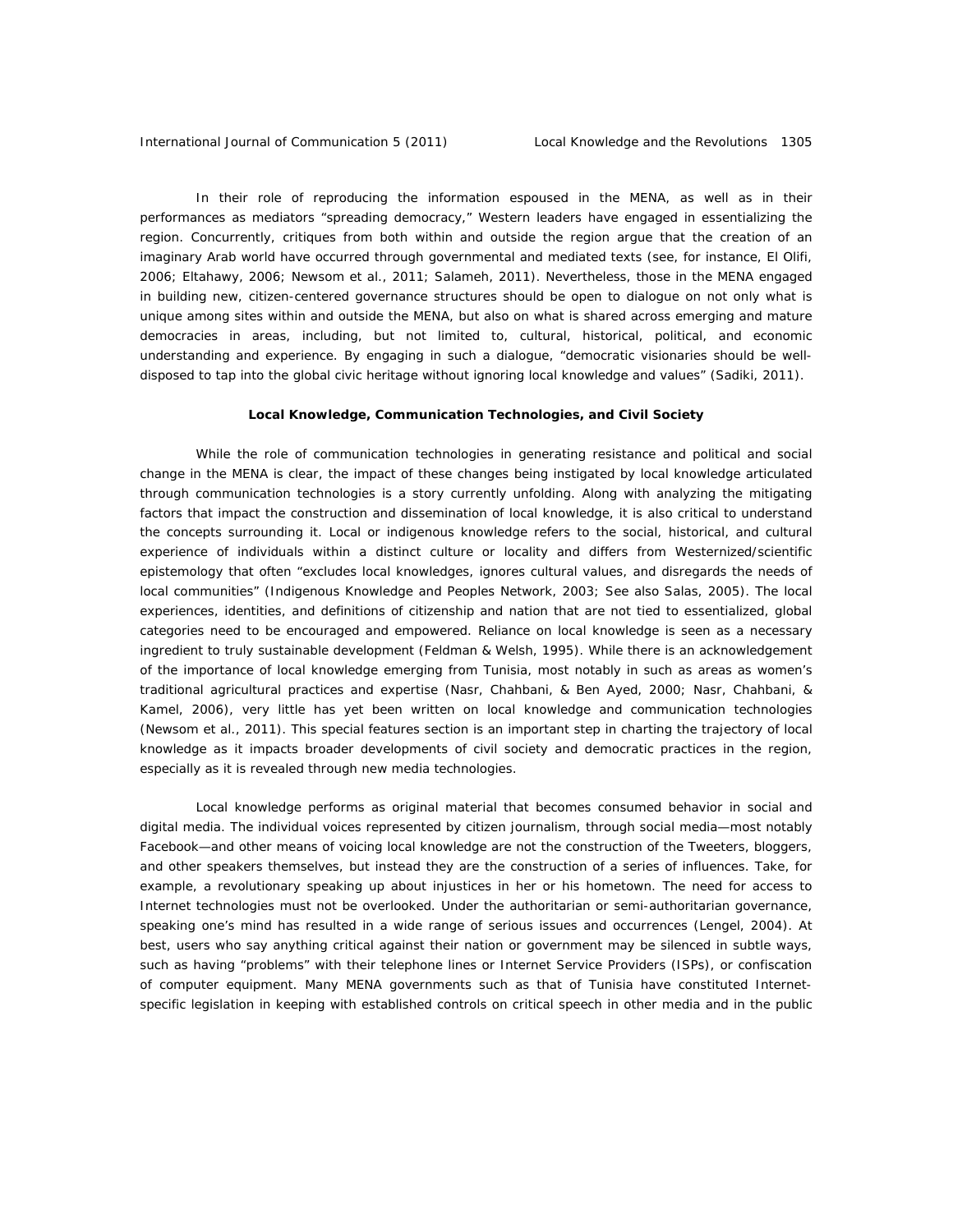sphere. At worst, users who are even just suspected of saying anything critical online have been subjected to imprisonment, disappearance, torture, or murder.

An additional layer of analysis is required to more fully understand what may happen to the voice of a MENA activist by the time it reaches a wider audience. Has that resistant voice been reprinted on resistance websites, altered by government sources, picked up and retransmitted by NGOs and other global structures? After this voice has undergone so many moments of translation and retransmission, is it still the voice of the speaker? If we were to Tweet back with a reply indicating we understand the what/why/how of their arguments, would the speaker recognize her own voice in others' interpretations? Or are MENA voices merely translated by Western media and governmental hegemonic discourses into stereotypical categories to make sense to global audiences?

Civil society promotion precludes autonomy on the part of the people who are theoretically the beneficiaries since it "translates into the imposition of norms, values, or institutions that do not fit the ways in which a given civil society would like to imagine itself" (Challand, 2008, p. 399). Analyzing feminisms in Islam, for example, Jad (2008) argues that the spread of universal women's rights discourse, based on the individual notion of rights, potentially ignores different contexts in which "indigenous" forms of resistance by feminist movements takes place and risks sidelining some important knowledge and gains that have been achieved by these movements and their impact on the development of civil society. This can be seen in the role of women in the revolutions (Tansim, 2011). Both online and in the streets, Nadia Marzouki (2011) commended the "impressive visibility of women" in the Tunisian demonstrations and how the recent acts are situated in contrast to "stereotypes about the 'Arab street' that propagate the image of a male-dominated public space" (p. 37).<sup>2</sup> Reclaiming the public space were Mannoubia and Samia Bouazizi, the mother and sister, respectively, of Mohammed Bouazizi, whose self-immolation in the Tunisian town of Sidi Bouzid triggered the protests throughout the nation (Labidi, 2011). April 6 Youth Movement activist Asmaa Mahfouz also positioned herself in the public sphere when, early on in the mobilization efforts in Egypt, she announced on her Facebook wall that she was headed to Tahrir Square and urged others to join her there to save Egypt (Tansim, 2011, February 21).

Efforts to reclaim citizens' space across the region have not fared nearly as well as they have in Tunisia and Egypt (see, for instance, Sanna, 2011; Vaez, 2011), however, communication technologies have been important tools to mobilize and engage. Just 18 months prior to the Mahfouz's call to action, there was another woman, Neda Agha-Soltan, from another youth-led movement (in this case the Green Revolution), whose tragic death during a post-election protest in Tehran on June 20, 2009, was captured by mobile phone, mobilizing thousands and touching millions. When protesters in Iran made their voices globally recognized through communication technologies, particularly social media such as Twitter, Facebook, and YouTube, these and other spaces became sites for the exchange of information and the organization of both on- and off-line social movements. Similar to the protests in Iran in 2009, voices and images of the emerging "citizen journalists" in Tunisia and Egypt were then picked up and promoted by

 $\overline{a}$ 

 $2$  The impact of the revolutions on enhancing gender equality has been questioned by feminist scholars and activists (see, for instance, Bibars, cited in Bohn & Lynch, 2011, March 2; Brown, 2011, March 8; Fathi, 2011, June 12; Nazra for Feminist Studies, 2011, February 24; and Younis, 2011, March 9).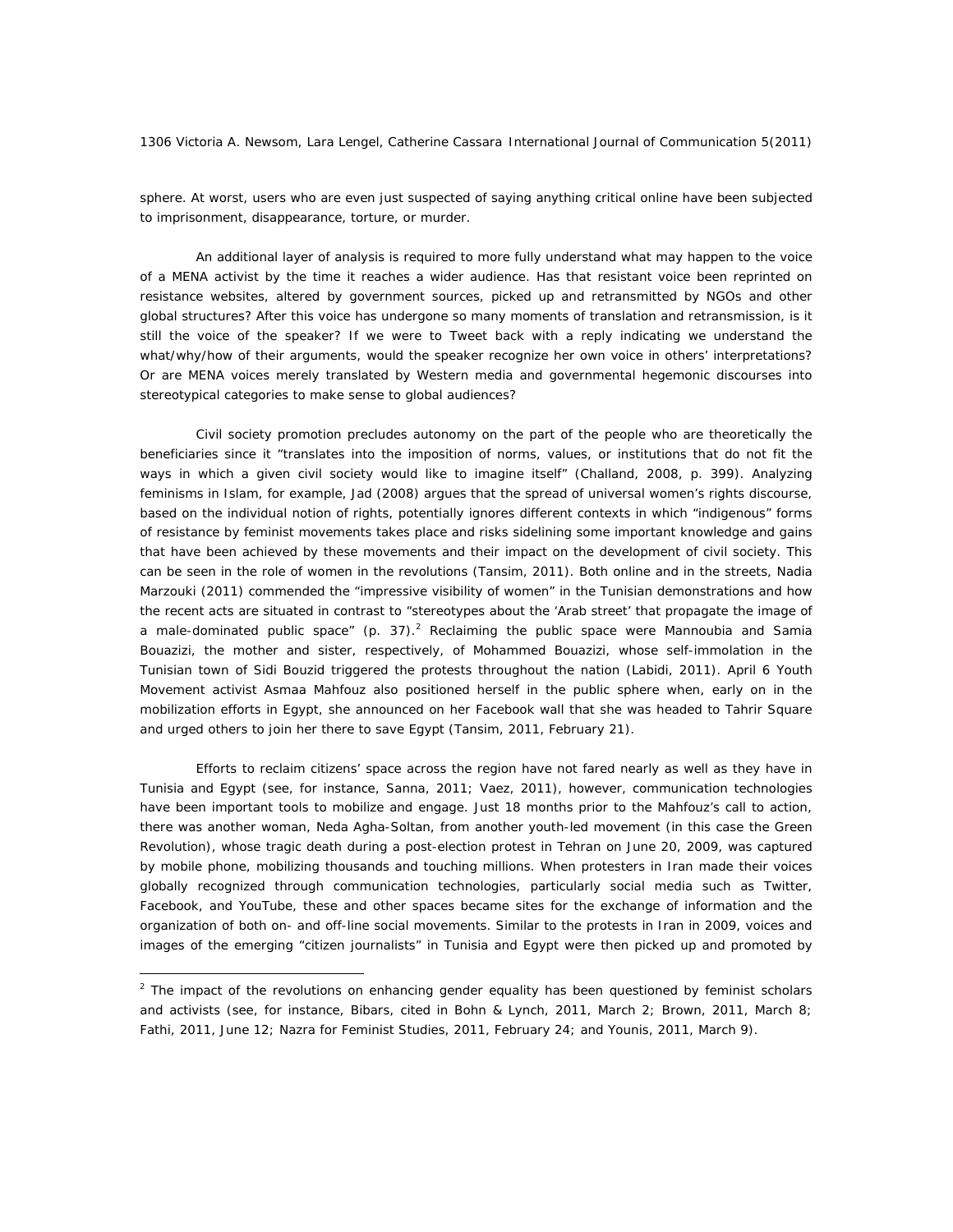traditional news media outlets. As support for the protesters grew internationally, the regimes worked to shut down and control the information flow, and simultaneously, global political entities did what they could to promote the outflow of information—particularly that which supported a growing desire in all three of these nations for democratic change.

For some people utilizing communication technology in the MENA, this may play out as a type of passport for themselves or the information they are providing to the West, as it allows the traveler to become legitimized in the political regions where entry is permitted. Thus, while it is clear that there is a lot of temporality in the localized presence of the media technology, these spaces still allow the potential for voices from the MENA to speak, be heard, and become valuable on a global stage that might otherwise silence them. Therefore, we must look to what (if any) has been the specific, unique impact of communication technologies-focused events and developments in Tunisia and Egypt.

Certainly, the spotlight placed on Tunisia leading up to and since November 2005, when it hosted Phase II of the United Nations World Summit on the Information Society (UN WSIS), must be considered (Awar, 2006; Lengel, 2004; Sreberny, 2004). Those of us who attended and analyzed both phases of the summit (Phase I in Geneva on December 10–12, 2003 and Phase II in Tunis on December 15–17, 2005) and the preparatory conferences leading up to each phase anticipated, however optimistically, that the summit would serve as a call to the Ben Ali regime to lighten up the excessively tight control of the press and the utter lack of freedom of communication in Tunisia. Instead, the regime tightened its reins and, despite the presence of more than 1,200 media practitioners and hundreds of civil society representatives at the summit, media journalists reported there were no representatives from the Tunisian government to brief them. The journalists had scope, therefore, to focus on the presence of civil society activists and organizations, including Shirin Abadi, Reporters sans Frontières, and the International Federal of Human Rights (Awar, 2006). They also covered the launch of initiatives such as the "Ben Ali, Fock! Ben Ali, Yezzi!" [Ben Ali, enough is enough, Ben Ali!] campaign organized by l'Association Tunisienne pour la Promotion et la Défense du Cyberespace (ATPD), whose "Freedom of Expression in Mourning" announced, "if there's a stake in the World Summit on the Information Society, it should not only be about reducing the 'digital gap,' but it should be about reducing the evil that corrode peace in the world which is the 'democratic gap'" (ATPD-Cyberespace, 2005; See also McKinnon, 2005). The ATPD-Cyberespace campaign may have been influenced by the increase of the blogosphere in Egypt that emerged after the increased liberalization of the press there between 2000 and 2005 (Kuebler, 2011).

The focus of the world on the Iranian protests of 2009 is another example of the significance of presumed local knowledge on a global stage. While the very different endpoint to the Iranian protests is just one indicator of the limitations of essentializing the MENA, there are similar communicative contexts that are worthy of note. First, the ideal that voices are shared and heard in these spaces is hampered by the fact that these spaces are themselves restricted by the power structures of the Internet and off-line cultures that dictate who and how many people actually have access to these Internet spaces. To better understand this issue, the path of knowledge and information flow within needs to be examined. To do this, we construct the following schema of information production and consumption of "citizen journalism" in communication technological spheres: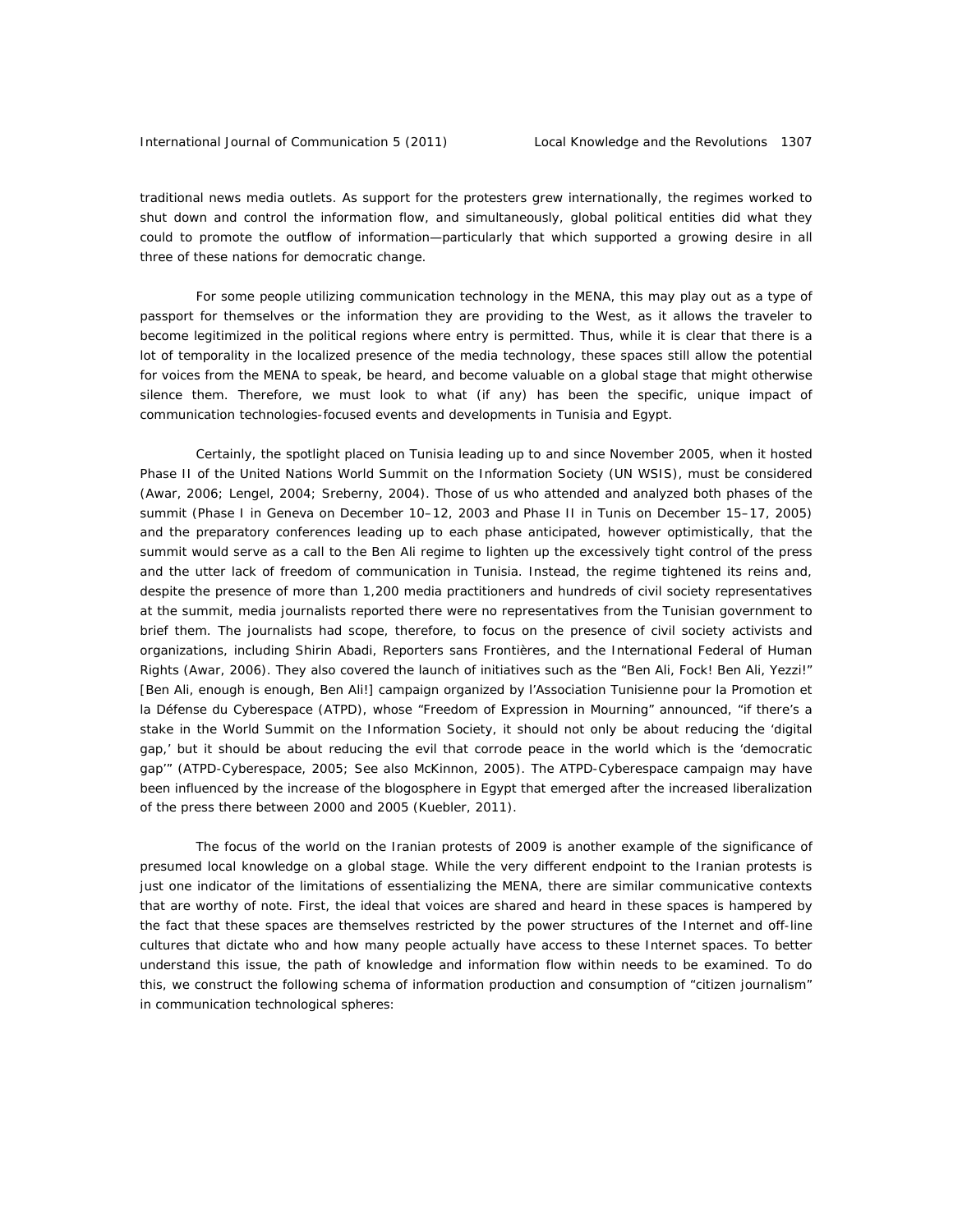- Individuals speak out.
- Resistance leaders reframe individual voices to suit their needs.
- Resistance rhetoric is disseminated into the local area.
- Government gets hold of rhetoric, reframes to their needs.
- Reframed rhetoric is disseminated on a larger scale.
- West receives rhetoric and reframes it to suit itself.

The above framework illuminates how the flow of information through digital and social media can be negotiated at numerous stages by various agents. Local knowledge, or what is assumed to be such, once entered into this process, becomes open to constant manipulation and bias. The knowledge thus produced and reproduced may not travel directly through the many different levels of gatekeeping highlighted by the cited framework.

As a means of promoting democracy building in the MENA, the reframing and reshaping of local knowledge may be a necessary process so that it will have a greater impact as it approaches a global stage. Whether it is logical to label the resulting information as "local" knowledge by the time it reaches a global theatre is uncertain. What is certain is that an analysis of the information flowing from the MENA through digital and social media requires an interrogation of perceived impact of this information, as well as an understanding of distinct histories and local sociopolitical and cultural contexts.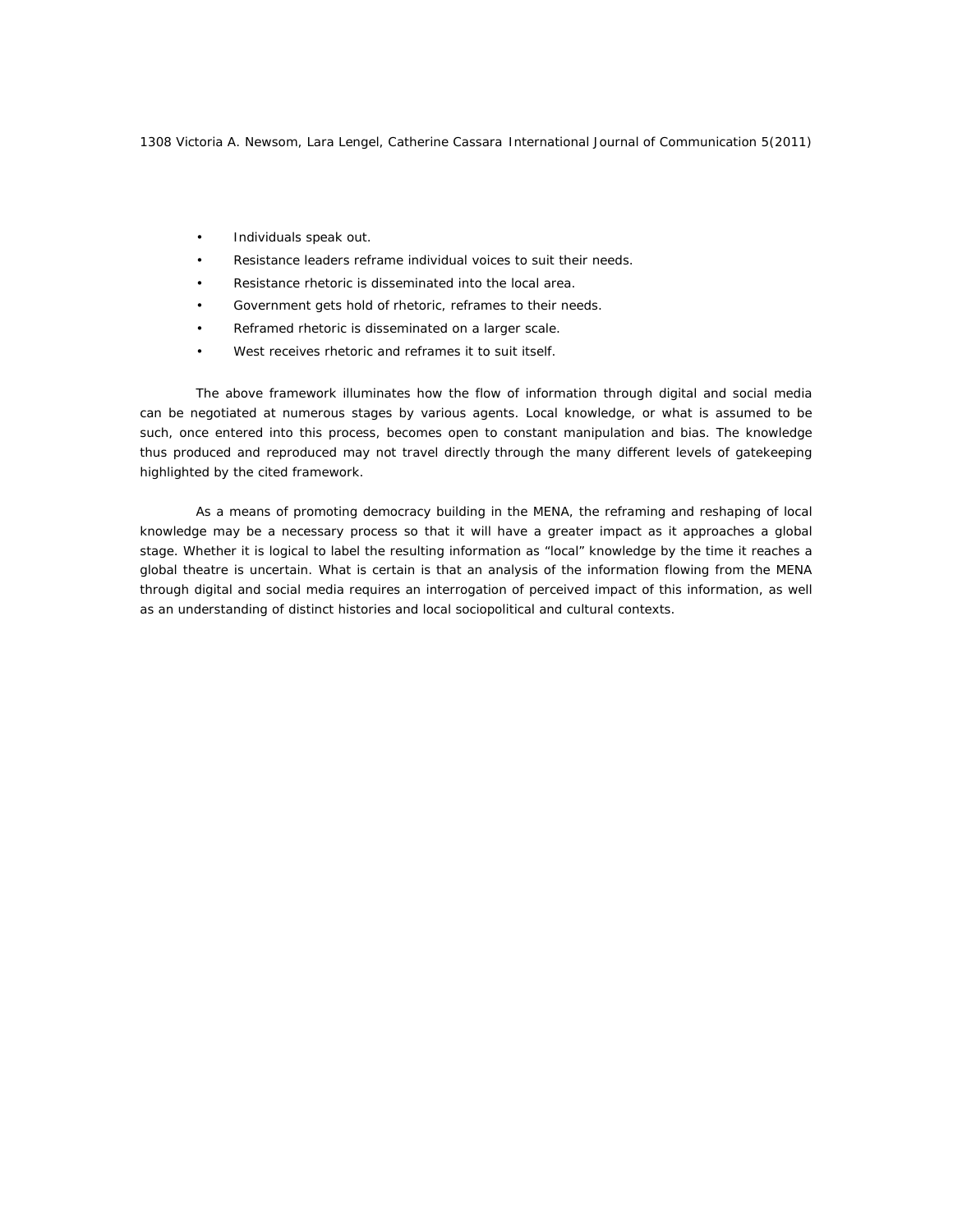## **References**

- Al-Malki, R. (2011, February 27). Egyptian editor says "revolution, not coup" Press freedom increasing. Retrieved from http://www.allheadlinenews.com/briefs/articles/90036554?Egyptian%20Editor%20Says%20%26 %23147%3BRevolution%2C%20not%20Coup%26%23148%3B%20-- %20Press%20Freedom%20Increasing
- ATPD-Cyberespace. (2005, November 2). Communiqué de presse du 1er novembre 2005 [Press release of November 1, 2005]. Association Tunisienne pour la Promotion et la Défense du Cyberespace [Tunisian association for the Promotion and the Defense of the Cyberspace]. Retrieved from http://tounis.blogspot.com
- Awar, M. (2006). UN information summit puts spotlight on Tunisia. *New African*, (447), January 2006, 36– 37.
- Ayish, M. (2003). Beyond Western-oriented communication theories: A normative Arab-Islamic perspective. *Javnost, 10*(2), 79–92.
- Bayat, A. (2010) *Life as politics: How ordinary people change the Middle East*. Amsterdam: Amsterdam University Press.
- Ben Gharbia, S. (2010, September 17). The internet freedom fallacy and the Arab digital activism. Retrieved from http://samibengharbia.com/2010/09/17/the-internet-freedom-fallacy-and-thearab-digital-activism
- Ben Gharbia, S. (2010, December 11). TuniLeaks, les documents dévoilés par Wikileaks concernant la Tunisie : Quelques réactions à chaud [TuniLeaks, documents revealed by Wikileaks concerning Tunisia: Some hot reactions]. Retrieved from http://samibengharbia.com/2010/12/11/tunileaksles-documents-devoiles-par-wikileaks-concernant-la-tunisie-quelques-reactions-a-chaud
- Bohn, L. E., & Lynch, S. (2011, March 2). Women and the revolution: What does the new democratic future hold for Egyptian women? *Foreign Policy, the Middle East Channel*. Retrieved from http://www.foreignpolicy.com/articles/2011/03/02/women\_and\_the\_revolution?page=0,1
- Brown, W. (2011, March 8). Is the Egyptian revolution sidelining women? *Notebook, The Independent blogs.* Retrieved from http://blogs.independent.co.uk/2011/03/08/egyptian-revolution-sideliningwomen
- Challand, B. (2008). The evolution of Western aid for Palestinian civil society: The bypassing of local knowledge and resources. *Middle Eastern Studies, 44*(3), 397-417.

Eltahawy, M. (2006, June 19). A perilous dance with the Arab press. *International Herald Tribune*.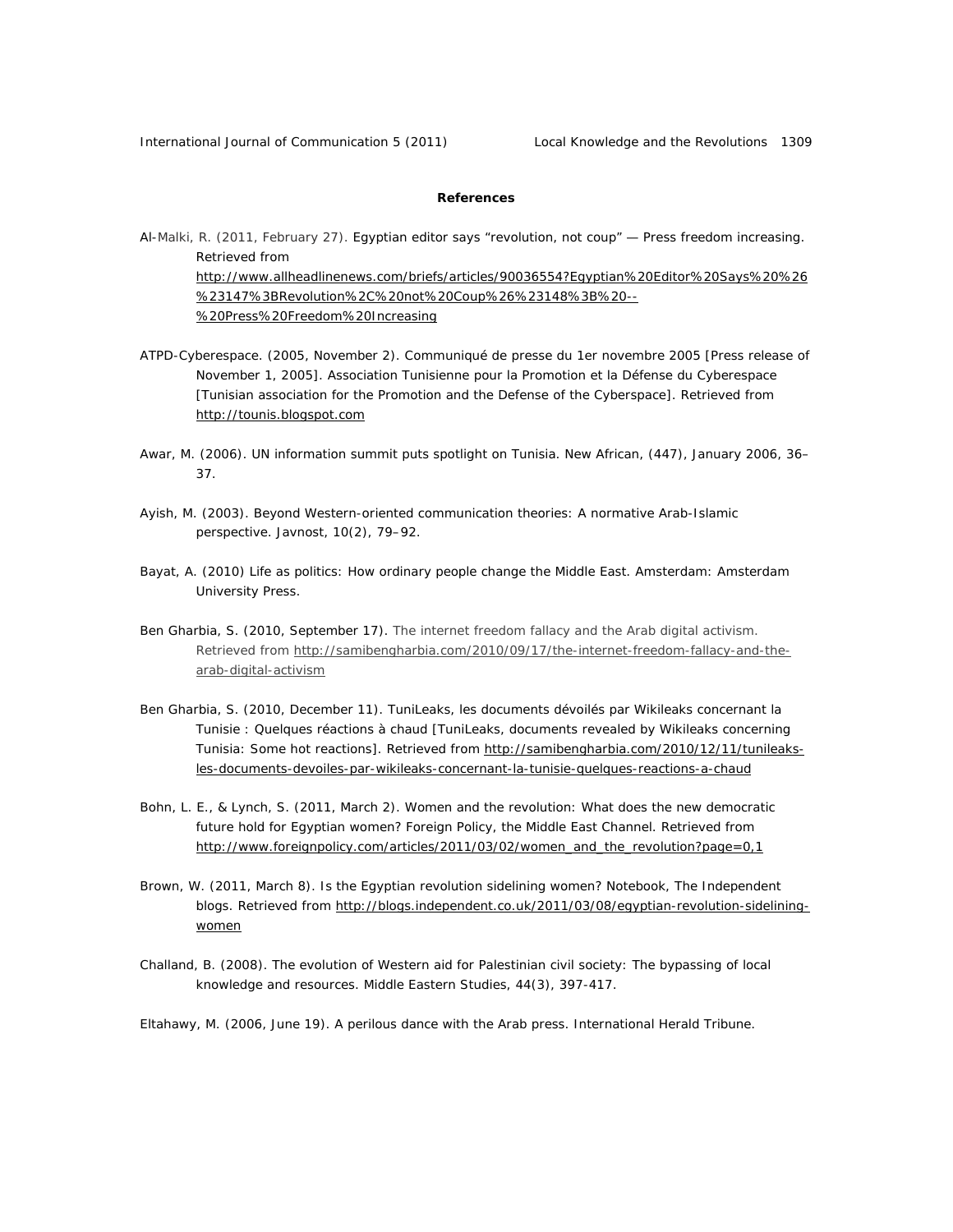Retrieved from http://www.nytimes.com/2006/06/19/opinion/19iht-edelta.2004685.html

- Fathi, Y. (2011, June 12). After the revolution: Egyptian women yet to win equality. *Ahram Online.* Retrieved from http://english.ahram.org.eg/NewsContent/1/2/14071/Egypt/Society/After-therevolution-Egyptian-women-yet-to-win-equ.aspx
- Feldman, S., & Welsh, R. (1995). Feminist knowledge claims, local knowledge, and gender divisions of agricultural labor: Constructing a successor science. *Rural Sociology*, *60*(1), 23–43.
- Indigenous Knowledge and Peoples Network. (2003). *Bridging scales and epistemologies: Linking local knowledge with global science in multi-scale assessments.* Indigenous Knowledge and Peoples Network. Retrieved from http://www.mekonginfo.org/mrc\_en/doclib.nsf/0/dfae047507ec639147256cda003417c5/\$file/full text.html
- Jad, I. (2008). Local feminism: Between Islamism and liberal universalism. *IDS Bulletin*, *39*(6), 34–41.
- Kuebler, J. (2011). Overcoming the digital divide: The Internet and political mobilization in Egypt and Tunisia. CyberOrient, 5(1). Retrieved from http://www.cyberorient.net/article.do?articleId=6212
- Labidi, I. (2011, January 31). Mothers of the Jasmine Revolution. *Foreign Policy in Focus.* Retrieved from http://www.fpif.org/articles/mothers\_of\_the\_jasmine\_revolution
- Lengel, L. (2004, April). *The UN World Summit on the information society: Implications for phase II of the summit in Tunisia*. Paper presented at the Union for Democratic Communications, St. Louis, Missouri.
- Marzouki, N. (2011). Tunisia's wall has fallen. *Third World Resurgence, 245/246,* (January/February 2011), 37–40.
- McKinnon, E. (2005). Tunisian online protest blocked. *Global Voices Online.* Retrieved from http://globalvoicesonline.org/2005/10/04/tunisian-online-protest-blocked
- Menkel-Meadow, C., & Nutenko, I. (2009). The next generation: Creating new peace processes in the Middle East. *Negotiation Journal*, *25*(4), 569–586.
- Nasr, N., Chahbani, B., & Ben Ayed, A. (2000). Les innovations des femmes en Tunisia [Innovations of women in Tunisia]. *Bulletin d'ILEIA*, *16*(2), 16–20.
- Nasr, N., Chahbani, B., & Kamel, R. (2006). Women's innovations in rural livelihood systems in arid areas of Tunisia. Retrieved from http://www.prolinnova.net/gender/FIA%20Nour%20chap12.DOC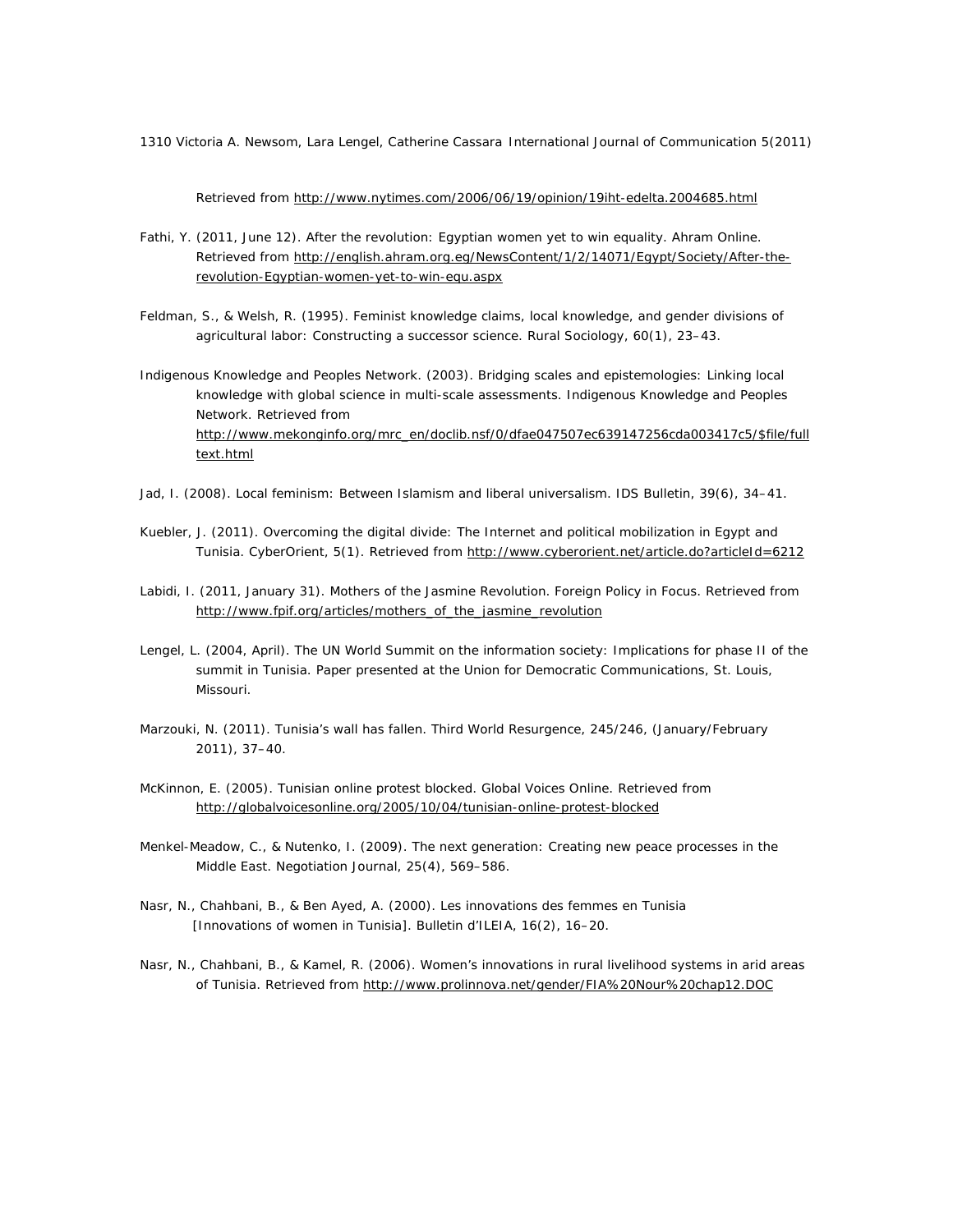- Nazra for Feminist Studies. (2011, February 24). Coalition of women's NGOs in Egypt : National Council of Women doesn't represent Egyptian women . . . call for rapid dissolution. Retrieved from http://www.en.nazra.org/18-coalition-of-womenvs-ngos-in-egypt-national.html
- Newsom, V. A., Cassara, C., & Lengel, L. (2011). Discourses on technology policy in the Middle East and North Africa: Gender mainstreaming vs. local knowledge. *Communication Studies*, *62*(1), 1–16.
- Newsom, V. A., & Lengel, L. (2003). The power of the weblogged word: Contained empowerment in the Middle East North Africa region. *Feminist Media Studies, 3*(3), 360–363.
- Sadiki, L. (2011, February 27). The Egypt–Tunisia Freedom Council. *Al-Jazeera.* Republished and retrieved from http://www.ocnus.net/artman2/publish/International\_3/The-Egypt-Tunisia-Freedom-Council.shtml
- Salameh, F. (2011, February 1). The coming Arab revolution. *The National Interest.* Retrieved from http://nationalinterest.org/commentary/the-coming-arab-revolution-4797
- Salas, M. A. (2005). *Bridging epistemologies: Indigenous understanding of nature and its changes indigenous views about science ways of bridging different ways of knowing from the indigenous people's perspective*. Proceedings of the International Conference on Bridging Scales and Epistemologies, a one-day conference held during the Millennium Ecosystem Assessment in Alexandria, Egypt, March 17-20, 2004. Alexandria, Egypt: IKAP Network.
- Sanna. (2011, March 10). Popular protest in North Africa and the Middle East (II): Yemen between reform and revolution. *Middle East/North Africa Report, 102*. Retrieved from http://www.crisisgroup.org/en/regions/middle-east-north-africa/iran-gulf/yemen/102-popularprotest-in-north-africa-and-the-middle-east-II-yemen-between-reform-and-revolution.aspx
- Sreberny, A. (2004). WSIS: Articulating information at the summit. *International Communication Gazette, 66*(3/4)*,* 193–201.
- Tansim. (2011, January 17). Women in Tunisia's revolution. *Muslimah Media Watch.* Retrieved from http://muslimahmediawatch.org/2011/01/women-in-tunisias-revolution
- Tansim. (2011, February 21). Women's voices in the revolution sweeping the Middle East. *Muslimah Media Watch.* Retrieved from http://muslimahmediawatch.org/2011/02/womens-voices-in-therevolutions-sweeping-the-middle-east
- Vaez, A. (2011, January 24). Why Tunisians succeeded but Iranians faltered. *MidEast Foreign Policy.* Retrieved from http://mideast.foreignpolicy.com/posts/2011/01/24/why\_tunisians\_succeeded\_but\_iranians\_falte red